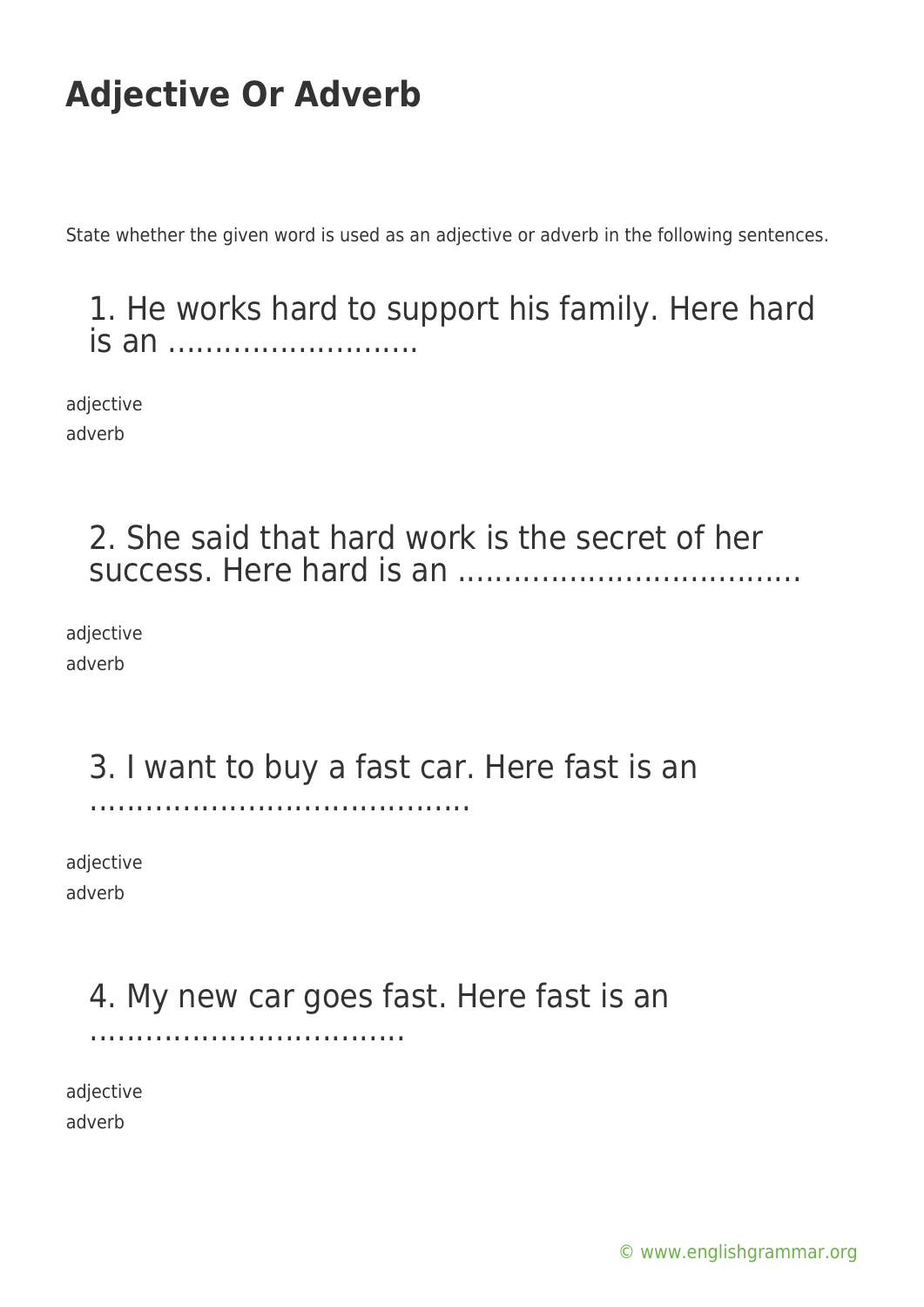### 5. He is pretty smart. Here pretty is an

......................................

adjective adverb

### 6. He is old enough to make his own bed now. Here enough is an ......................................

adjective adverb

#### 7. Hold tight. I am going to pull you up. Here tight is an .......................................

adjective adverb

## 8. She did well in the test. Here well is an

......................................

adjective adverb

[© www.englishgrammar.org](https://www.englishgrammar.org/)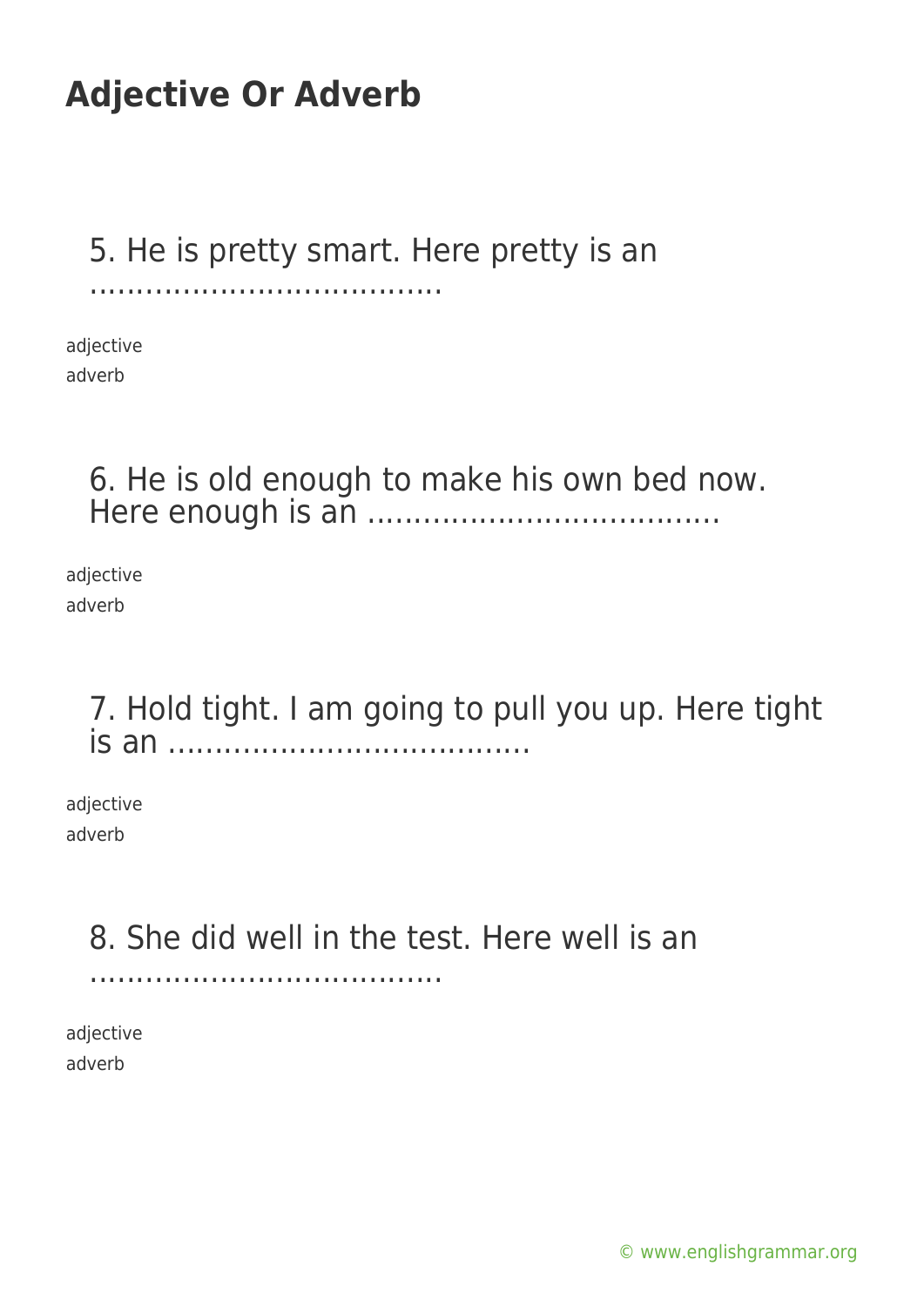9. My blouse is tight. Here tight is an

.................................

adjective adverb

### 10. Please don't drive so fast. Here so is an

...........................................

adjective adverb

#### 11. He speaks Russian quite well. Here quite is an ........................................

adjective adverb

> 12. The show was rather amusing. Here rather is an ...........................................

adjective adverb